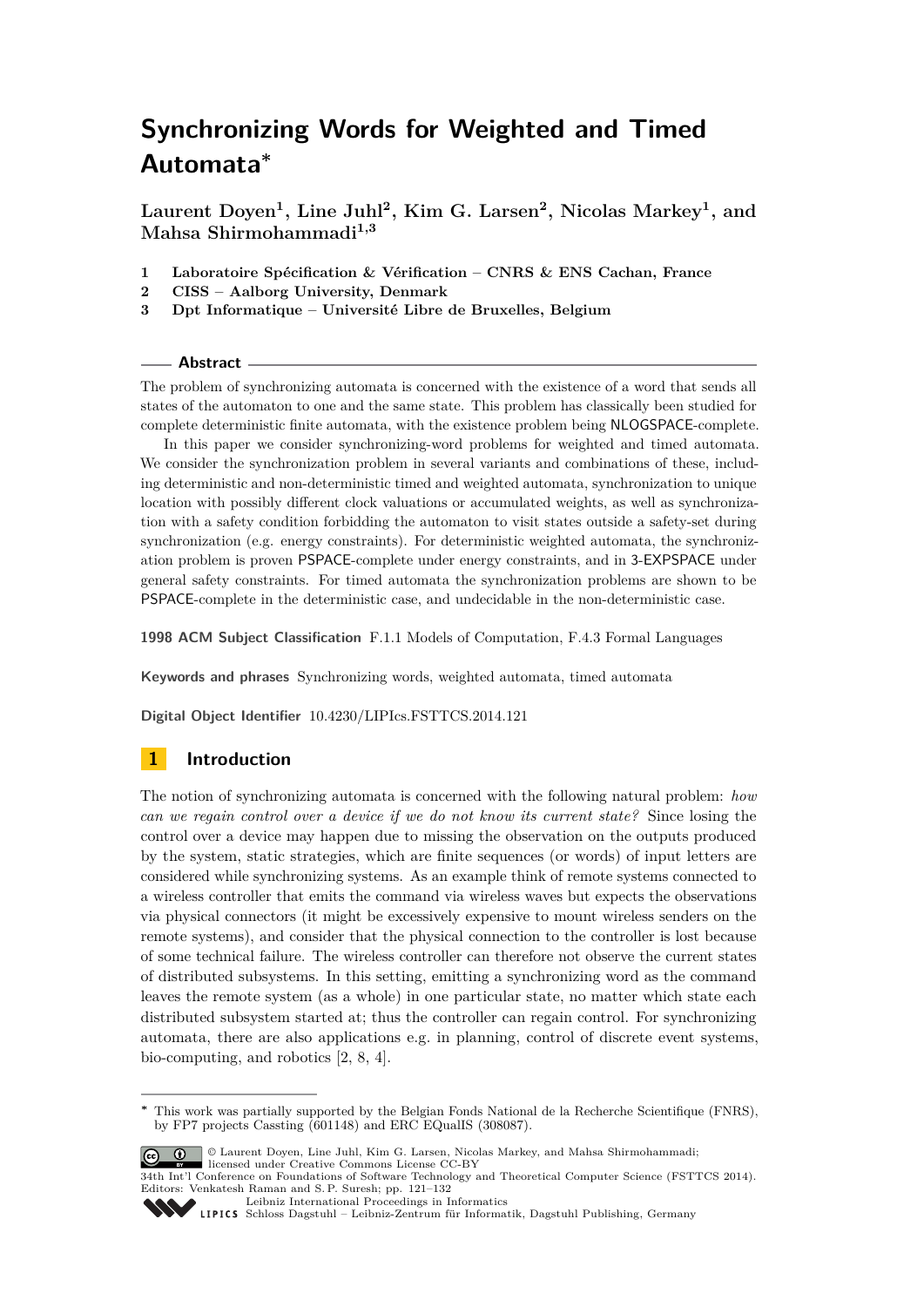<span id="page-1-0"></span>

**Figure 1** A complete deterministic WA with location-synchronizing word  $a^{10} \cdot b \cdot (c \cdot b)^2 \cdot d$  under non-negative safety condition.

Synchronizing automata have classically been studied in the setting of complete deterministic finite-state automata, with polynomial bounds on the length of the shortest synchronizing word [\[3\]](#page-11-4) and the existence problem being NLOGSPACE-complete. In this paper, we consider synchronization in systems whose behavior depends on quantitative constraints. We study two classes of such systems, weighted automata (WAs) and timed automata (TAs), and introduce variants of synchronization to include the quantitative aspects as well as some safety condition while synchronizing. The main challenge is that we are now facing automata with infinite state-spaces and infinite branching (e.g. delays in a TA).

For WAs, states are composed of locations and quantitative weights. As weights are merely accumulated in this setting, it is impossible to synchronize to a single state. Instead we search for a *location-synchronizing word*, i.e., a word after which all states will agree on the location. In addition, we add a safety condition insisting that during synchronization the accumulated weight (energy) is *safe*, e.g. a non-negative safety condition that requires the system to never run out of power while synchronizing. Considering the safety condition is what distinguishes our setting from the one presented in [\[6\]](#page-11-5); moreover, in that work WAs are restricted to have only non-negative weights on transitions. Figure [1](#page-1-0) illustrates a WA with four locations and four letters. We have to synchronize infinitely many states  $(\ell_i, e)$  where  $\ell_i$ is one of the four locations and  $e \in \mathbb{R}$  is the accumulated energy. The only way to locationsynchronize a state  $(\ell_3, e)$  with states involving other locations is to input *b*. However, if *b* is provided initially, this will drop the energy level by  $-10$  violating the non-negative safety condition for  $(\ell_3, 0)$ . Fortunately, the letter *a* recharges the energy level at  $\ell_3$  and has no negative effect at other locations. After reading  $a^{10}b$ , all states are synchronized in  $\ell_0$  and  $\ell_1$ with energy at least 0. Next, a *d*-input can location-synchronize states involving  $\ell_0$  and  $\ell_1$ , but it drops the energy level at  $\ell_1$  by  $-2$ . Again, we try to find a word that recharges the energy at  $\ell_1$ . Supplying  $c \cdot b$  twice makes a *d*-transition safe to be taken to locationsynchronize safe states involving  $\ell_0$  and  $\ell_1$ . So, the word  $a^{10} \cdot b \cdot (c \cdot b)^2 \cdot d$  location-synchronizes the automaton with non-negative safety condition.

For TAs, synchronizing the classical region abstraction is not sound. Figure [2](#page-2-0) displays a 1-letter TA with four locations. We have infinitely many states to synchronize using the letter *a* and quantitative delays  $d(t)$  ( $t \in \mathbb{R}_{\geq 0}$ ). We propose an algorithm which first reduces the (uncountably) infinite set of configurations into a finite set (with at most the number of locations in the TA), and then pairwise synchronizes the obtained finite set of states. The word  $d(3) \cdot a \cdot a$  is a *finitely synchronizing word* that synchronizes the infinite set of states into a finite set: whatever the initial state, inputting the word  $d(3) \cdot a \cdot a$  the TA ends up in one of the states  $(\ell_0, 0)$ ,  $(\ell_1, 0)$  or  $(\ell_3, 0)$ . Moreover, since  $\ell_3$  cannot be escaped, any synchronizing word in this automaton lead to a state involving  $\ell_3$ . It then suffices to play  $a \cdot d(1) \cdot a \cdot a \cdot a$ to end up in  $(\ell_3, 0)$ , whatever the initial state. A possible synchronizing word for this TA is then  $d(3) \cdot a^3 \cdot d(1) \cdot a^3$ , which always leads to the state  $(\ell_3, 0)$ .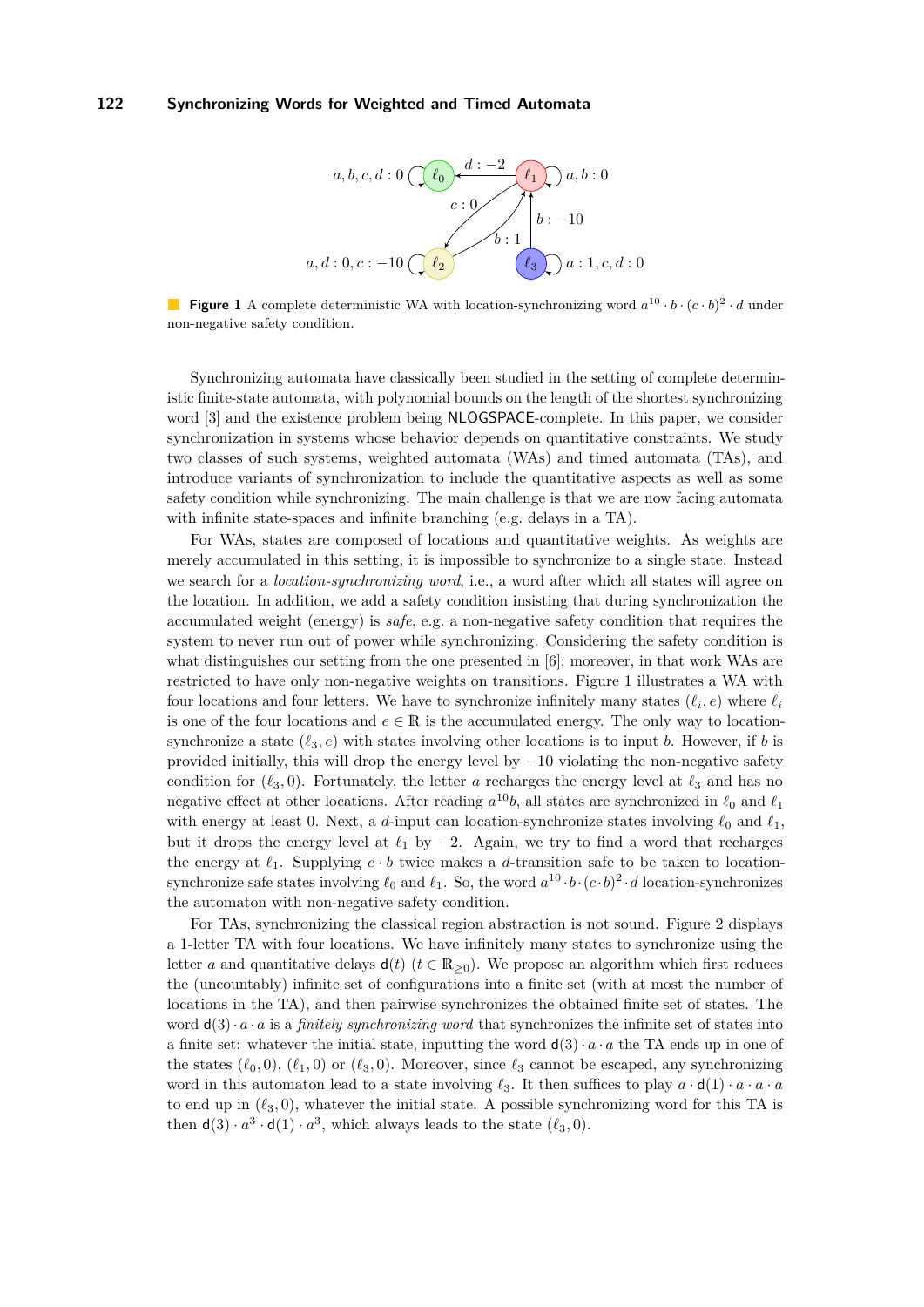#### **L. Doyen, L. Juhl, K. G. Larsen, N. Markey, and M. Shirmohammadi 123**

<span id="page-2-0"></span>

**Figure 2** A complete deterministic 1-letter TA with synchronizing word  $d(3) \cdot a^3 \cdot d(1) \cdot a^3$ .

In this paper we consider the synchronization problem for TAs and WAs in several variants: including deterministic and non-deterministic TAs and WAs, synchronization to unique location with possibly different clock valuations or accumulated weights, as well as synchronization with a safety condition forbidding the automaton to visit states outside a safety-set during synchronization (e.g. energy constraints). Our results can be seen in Table [1.](#page-3-0) For TAs the synchronization problems are shown to be PSPACE-complete in the deterministic case, and undecidable in the non-deterministic case. For deterministic WAs, the synchronization problem is proven PSPACE-complete under energy constraints, and in 3-EXPSPACE under general safety constraints.

The detailed proofs of these results can be found in a full version of this paper [\[5\]](#page-11-6).

# **2 Definitions**

A *labeled transition system* over a (possibly infinite) alphabet  $\Gamma$  is a pair  $\langle Q, R \rangle$  where *Q* is a set of states and  $R \subseteq Q \times \Gamma \times Q$  is a transition relation. The labeled transition systems we consider have state space  $Q = L \times X$  consisting of a finite set L of locations and a possibly infinite set X of quantitative values. Given a state  $q = (\ell, x)$ , let  $\text{loc}(q) = \ell$ be the location of *q*, and for  $a \in \Gamma$ , let  $\text{post}(q, a) = \{q' \mid (q, a, q') \in R\}$ . For  $P \subseteq Q$ , let  $\textsf{loc}(P) = \{\textsf{loc}(q) \mid q \in P\}$  and  $\textsf{post}(P, a) = \bigcup_{q \in P} \textsf{post}(q, a)$ . For nonempty words  $w \in \Gamma^+$ , define inductively  $post(q, aw) = post(post(q, a), w)$ . A *run* (or *path*) in a labeled transition system  $\langle Q, R \rangle$  over  $\Gamma$  is a finite sequence  $q_0 q_1 \cdots q_n$  such that there exists a word  $a_0a_1 \cdots a_{n-1} \in \Gamma^*$  for which  $(q_i, a_i, q_{i+1}) \in R$  for all  $0 \leq i < n$ .

## **Synchronizing words**

A word  $w \in \Gamma^+$  is *synchronizing* in the labeled transition system  $\langle Q, R \rangle$  if  $post(Q, w)$  is a singleton, and it is *location-synchronizing* if  $\text{loc}(\text{post}(Q, w))$  is a singleton. Given  $U \subseteq Q$ , a word *w* is synchronizing (resp., location-synchronizing) in  $\langle Q, R \rangle$  *with safety condition U* if post $(U, w)$  is a singleton (resp.,  $\text{loc}(\text{post}(U, w))$  is a singleton) and post $(U, v) \subseteq U$  for all prefixes *v* of *w*. Thus a synchronizing word can be read from every state and bring the system to a single state, and a location-synchronizing word brings the system to a single location, possibly with different quantitative values. The safety condition *U* requires that the states in  $Q \setminus U$  are never visited while reading the word. In this paper, we specify the safety condition *U* by a function Safe:  $L \to X$ , then  $U = \{(\ell, x) \in Q \mid x \in \mathsf{Safe}(\ell)\}\$ . We say that a system is (location-)synchronizing if it has a (location-)synchronizing word. The (location-)synchronizing problem (under a safety condition) asks, given a system (and a safety condition), whether the system is (location-)synchronizing.

A finite state automaton is a special kind of labeled transition systems where the alphabet and the state space are finite. Synchronizing words of finite-state automata have already been extensively studied. The synchronizing problem in a finite-state automaton  $A$  is easily reduced to a reachability problem in the power-set automaton of A. This provides a PSPACE algorithm for this problem, and the problem is proved PSPACE-complete [\[7\]](#page-11-7). When  $A$  is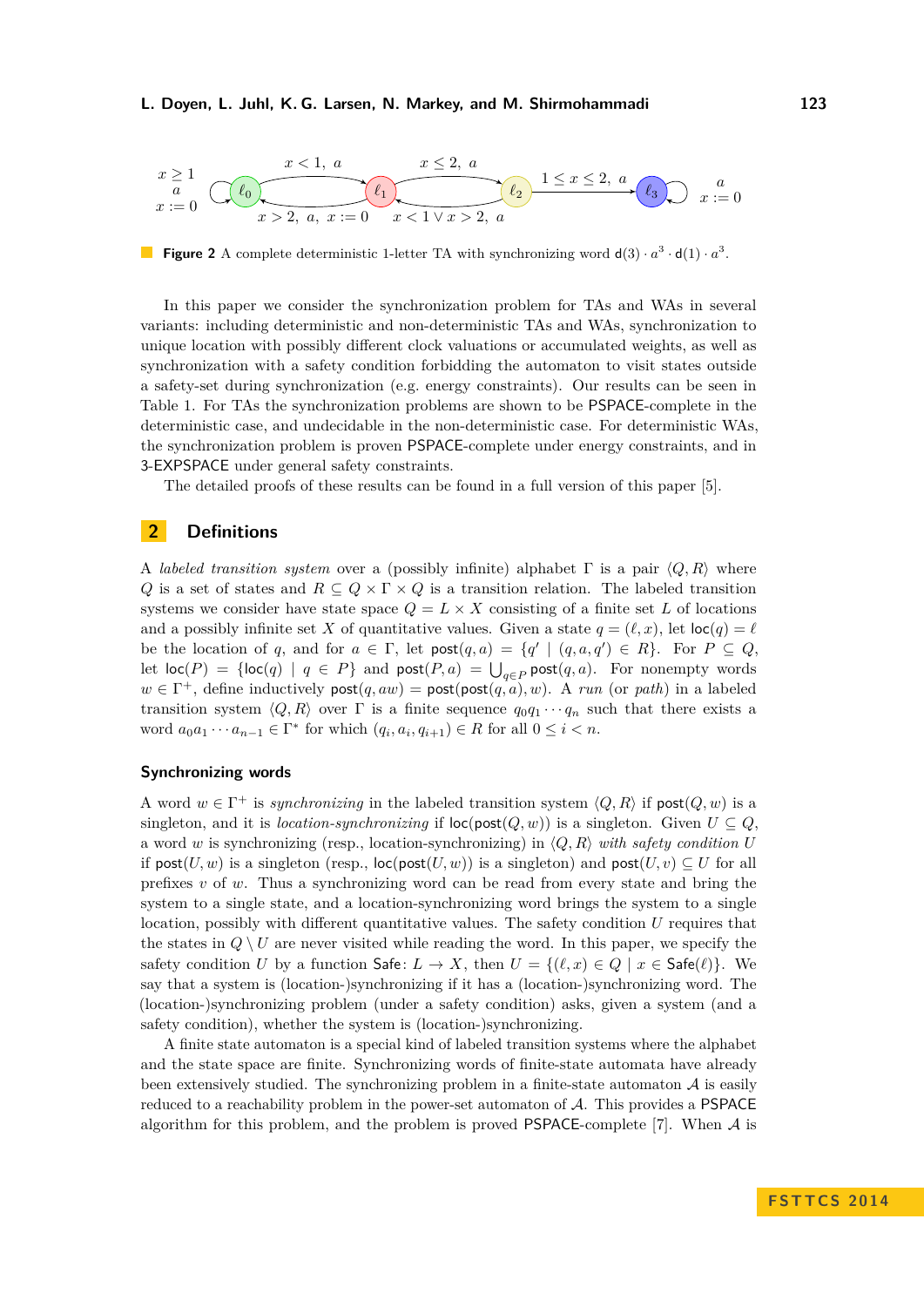|                   |                                         |                      | Timed Automata (TAs) | Weighted Automata (WAs)               |
|-------------------|-----------------------------------------|----------------------|----------------------|---------------------------------------|
| Deterministic     | condition<br>$\mathsf{S}^{\mathsf{O}}$  | Synchronization      | PSPACE-complete      | Trivial (always false)                |
|                   |                                         | Loc.-synchronization | PSPACE-complete      | NLOGSPACE-complete                    |
|                   | ondition<br>$\operatorname{\bf Safety}$ | Synchronization      | ?                    | PSPACE-complete                       |
|                   |                                         | Loc.-synchronization | ?                    | 3-EXPSPACE<br>energy cond.: PSPACE-c. |
| Non-deterministic | condition<br>$\mathsf{S}^{\mathsf{O}}$  | Synchronization      | Undecidable          | Trivial (always false)                |
|                   |                                         | Loc.-synchronization | Undecidable          | PSPACE-complete                       |
|                   | condition<br>Safety                     | Synchronization      | Undecidable          | PSPACE-complete                       |
|                   |                                         | Loc.-synchronization | Undecidable          | ?                                     |

<span id="page-3-0"></span>**Table 1** Summary of obtained results.

deterministic and complete, that means  $|\text{post}(q, a)| = 1$  for all states q and letters a, a better algorithm is obtained by iteratively synchronizing pairs of states [\[3,](#page-11-4) [8\]](#page-11-1): the existence of a synchronizing word in  $A$  is indeed equivalent to the existence of synchronizing words for each pair of states of  $A$ , which is reduced to polynomially-many reachability problems in the product of two copies of  $A$ . The problem can then be proven  $NLOGSPACE$ -complete.

We consider labeled transition systems induced by WAs and TAs. We are interested in (location-)synchronizing problem (with or without safety condition) in the labeled transition systems induced by TAs and WAs, defined below.

#### **Weighted automata (WAs)**

A *weighted automaton* (WA) over a finite alphabet  $\Sigma$  is a tuple  $\mathcal{A} = \langle L, E \rangle$  consisting of a finite set *L* of locations, and a set  $E \subseteq L \times \Sigma \times \mathbb{Z} \times L$  of edges. When *E* is clear from the context, we denote by  $\ell \stackrel{a:z}{\longrightarrow} \ell'$  the edge  $(\ell, a, z, \ell') \in E$ , which represents a transition on letter *a* from location  $\ell$  to  $\ell'$  with weight *z*. We view the weights as the resource (or energy) consumption of the system. The semantics of a WA  $A = \langle L, E \rangle$  is the labeled transition system  $\llbracket \mathcal{A} \rrbracket = \langle Q, R \rangle$  on the alphabet  $\Gamma = \Sigma$  where  $Q \subseteq L \times \mathbb{Z}$  and  $((\ell, e), a, (\ell', e')) \in R$  if  $(\ell, a, e' - e, \ell') \in E$ . In a state  $(\ell, e)$ , we call *e* the *energy level*. The WA A is *deterministic* if for all edges  $(\ell, a, z_1, \ell_1), (\ell, b, z_2, \ell_2) \in E$ , if  $a = b$ , then  $z_1 = z_2$  and  $\ell_1 = \ell_2$ ; it is *complete* if for all  $\ell \in L$  and all  $a \in \Sigma$ , there exists an edge  $(\ell, a, z, \ell') \in E$ .

Let  $\mathcal I$  be the set of intervals with integer or infinite endpoints. For WAs, we consider safety conditions of the form Safe:  $L \to \mathcal{I}$ , and we denote an interval  $[y, z]$  by  $y \le e \le z$ , an interval  $[z, +\infty)$  by  $e \geq z$ , etc. where *e* is an energy variable.

## **Timed automata (TAs)**

Let  $C = \{x_1, \ldots, x_{|C|}\}$  be a finite set of *clocks*. A (clock) valuation is a mapping  $v : C \to \mathbb{R}_{\geq 0}$ that assigns to each clock a non-negative real number. We denote by  $\mathbf{0}_C$  (or  $\mathbf{0}$  when the set of clocks is clear from the context) the valuation that assigns 0 to every clock.

A *guard*  $g = (I_1, \ldots, I_{|C|})$  over *C* is a tuple of  $|C|$  intervals  $I_i \in \mathcal{I}$ . A valuation *v* satisfies *g*,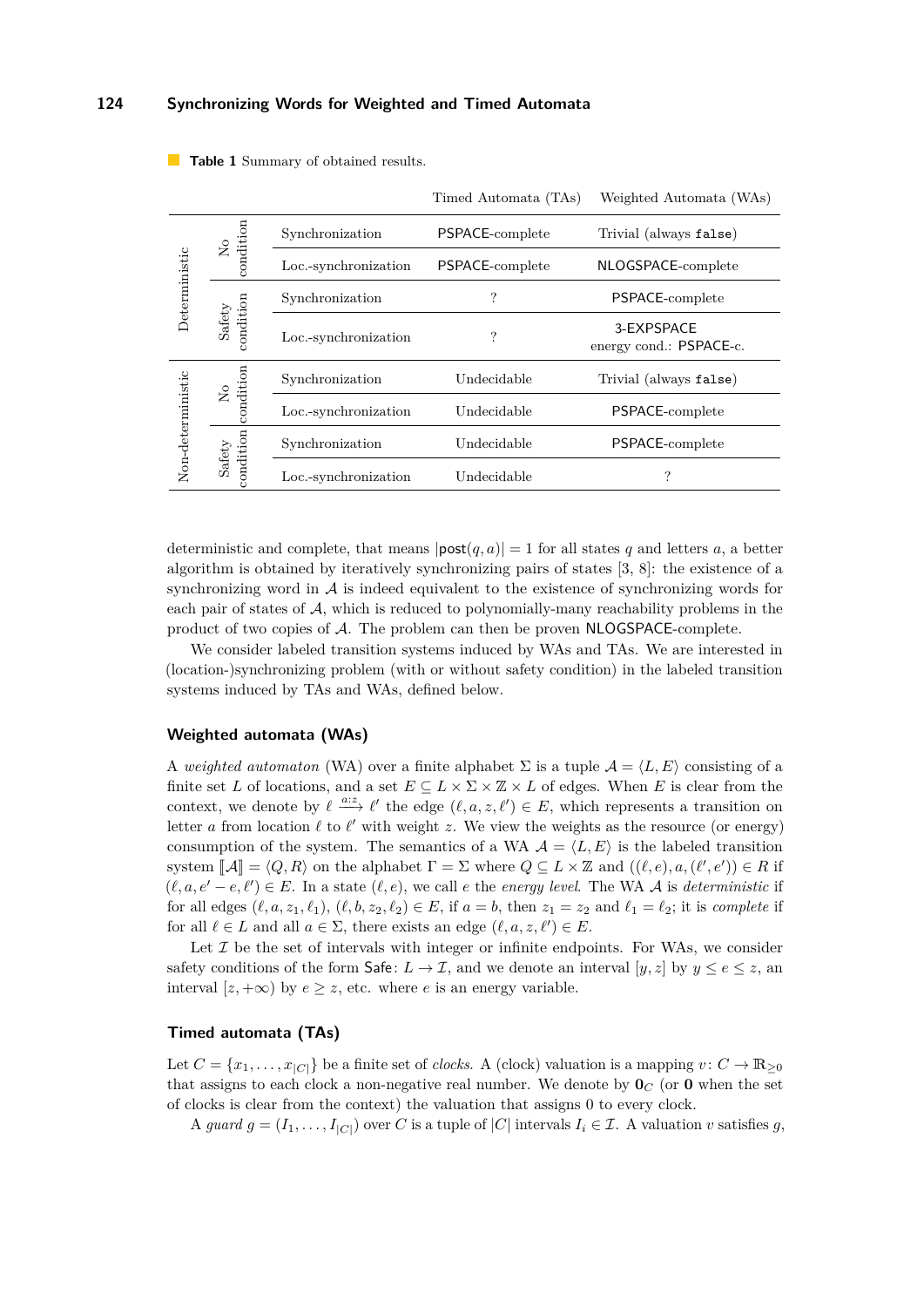denoted  $v \models q$ , if  $v(x_i) \in I_i$  for all  $1 \leq i \leq |C|$ . For  $t \in \mathbb{R}_{\geq 0}$ , we denote by  $v + t$  the valuation defined by  $(v+t)(x) = v(x) + t$  for all  $x \in C$ , and for a set  $r \subseteq C$  of clocks, we denote by  $v[r]$ the valuation such that  $v[r](x) = 0$  for all  $x \in r$ , and  $v[r](x) = v(x)$  otherwise.

A *timed automaton* (TA) over a finite alphabet  $\Sigma$  is a tuple  $\langle L, C, E \rangle$  consisting of a finite set *L* of locations, a finite set *C* of clocks, and a set  $E \subseteq L \times I^{|C|} \times \Sigma \times 2^C \times L$  of edges. When *E* is clear from the context, we denote by  $\ell \stackrel{g,a,r}{\longrightarrow} \ell'$  the edge  $(\ell, g, a, r, \ell') \in E$ , which represents a transition on letter *a* from location  $\ell$  to  $\ell'$  with guard *g* and set *r* of clocks to reset. The semantics of a TA  $A = \langle L, C, E \rangle$  is the labeled transition system  $\mathcal{A} = \langle Q, R \rangle$ over the alphabet  $\Gamma = \mathbb{R}_{\geq 0} \cup \Sigma$  (assuming  $\Sigma \cap \mathbb{R}_{\geq 0} = \emptyset$ ) where  $Q = L \times (C \to \mathbb{R}_{\geq 0})$ , and  $((\ell, v), \gamma, (\ell', v')) \in R$  if

either  $\gamma \in \mathbb{R}_{\geq 0}$ , and  $\ell = \ell'$  and  $v' = v + \gamma$ ;

or  $\gamma \in \Sigma$ , and there is an edge  $(\ell, g, \gamma, r, \ell') \in E$  such that  $v \models g$  and  $v' = v[r]$ .

The TA A is *deterministic* if for all states  $(\ell, v) \in Q$ , for all edges  $(\ell, q_1, a, r_1, \ell_1)$  and  $(\ell, g_2, b, r_2, \ell_2)$  in *E*, if  $a = b$ , and  $v \models g_1$  and  $v \models g_2$ , then  $r_1 = r_2$  and  $\ell_1 = \ell_2$ ; it is *complete* if for all  $(\ell, v) \in Q$  and all  $a \in \Sigma$ , there exists an edge  $(\ell, g, a, r, \ell') \in E$  such that  $v \models g$ .

## **3 Synchronization in deterministic WAs**

In this section, we prove that location-synchronizing problem for deterministic WAs is decidable. In the absence of safety conditions, two states involving the same location but different initial energy can never be synchronized (synchronizing problem is trivial); however in that setting, location-synchronization is equivalent to synchronization of deterministic finite-state automata (i.e. weights play no role). In the presence of safety conditions, synchronization is also most-often impossible, for the same reason as above. The only exception is when safety condition is punctual (at most one safe energy level for each location), in which case the problem becomes equivalent to synchronizing partial (notcomplete) finite-state automata, which is PSPACE-complete [\[7\]](#page-11-7). We thus focus on locationsynchronization with safety conditions. We fix a complete deterministic WA  $\mathcal{A} = \langle L, E \rangle$  over the alphabet  $\Sigma$ , where the maximum absolute value appearing as weight in transitions is Z.

## **3.1 Location-synchronization under lower-bounded safety condition**

In this subsection we assume that all the locations have safety conditions of the form  $e \geq n$ , with  $n \in \mathbb{Z}$ . This is equivalent to having only safety conditions of the form  $e \geq 0$ : it suffices to add −*n* to the weight of all incoming transitions and to add +*n* to the weight of outgoing transitions. In the sequel, we consider safety conditions of the form  $e > 0$ , which we call *non-negative safety conditions* or *energy condition*.

<span id="page-4-0"></span>▶ **Theorem 1.** *The existence of a location-synchronizing word in* A *under non-negative safety condition* Safe *is* PSPACE*-complete.*

**Proof.** Runs starting from two states with same location but two different energy levels  $e_2 > e_1$ , always go through the states involving the same locations and the energy levels preserving the difference  $e_2 - e_1$ . Therefore, to decide whether A is location-synchronizing under non-negative safety condition, it suffices to check if there is a word that synchronizes all locations with the initial energy **0**, into a single location. We show that deciding whether such word *w* exists is in PSPACE by providing an upper bound for the length of *w*.

Below, we assume that A has a location-synchronizing word. For all subsets  $S \subseteq L$ with cardinality  $m > 2$ , there is a word that synchronizes S into some strictly smaller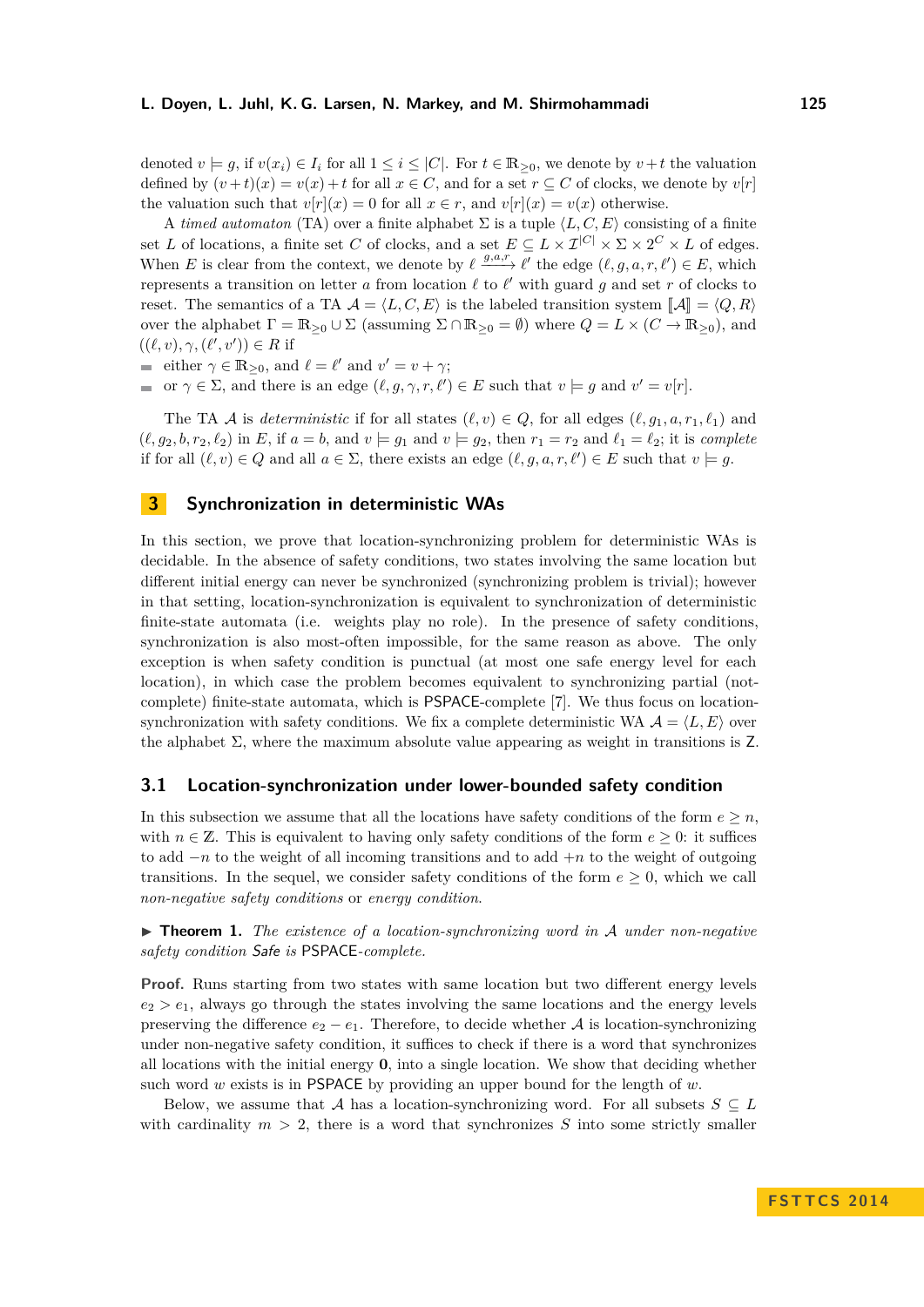set. To characterize the properties of such words, we consider the weighted digraph  $G_m$ induced by the product between *m* copies of A, where all vertices in  $\{(\ell, \ldots, \ell) | \ell \in L\}$ , which are vertices with *m* identical locations, are replaced with a new vertex synch. All ingoing transitions to some location in  $\{(\ell, \ldots, \ell) \mid \ell \in L\}$  are redirected to synch. There is only a self-loop transition in synch. An edge with weight  $\langle z_1, \ldots, z_m \rangle$  is *non-negative* (resp., *zero-effect*) if  $z_i > 0$  for all dimensions  $1 \leq i \leq m$  (resp.,  $z_i = 0$ ); and it is *negative* otherwise. A non-negative edge is *positive* if  $z_i$  is positive for some dimension *i*. There is a one-to-one correspondence between a path  $x_0x_1 \cdots x_n$  in  $G_m$  and a group of *m* runs  $\rho^1 \dots \rho^m$  in A such that all runs  $\rho^i$  are in shape of  $\rho^i = \ell_0^i \cdots \ell_n^i$  where  $x_j = (\ell_j^1, \ldots, \ell_j^m)$  for all  $0 \le j \le n$ . A path is *safe* if all corresponding *m* runs  $\rho^i$  starting from  $\ell_0^i$  with energy level **0**, always keep a non-negative energy level while going through all the locations  $\ell_1^i \cdots \ell_n^i$  along the run.

The following lemma is a key to compute an upper bound for the length of locationsynchronizing words. Roughly speaking, it states that for all subsets *S* of locations, either there is a *short* word *w* that synchronizes *S* into a strictly smaller set, or there exists a family of words  $w_0 \cdot (w_1)^i$   $(i \in \mathbb{N})$  such that inputting the word  $w_0 \cdot (w_1)^i$  accumulates energy *i* for the run starting in some location  $\ell \in S$ , while having non-negative effects along the runs starting from the other locations in *S*. Consider the WA depicted in Fig. [1.](#page-1-0) Since in the digraph  $G_2$ , there is no safe path from  $(\ell_0, \ell_2)$  to synch, there is a family of words  $(b \cdot c)^i$ such that each iteration of  $b \cdot c$  increase the energy level in  $\ell_2$  by 1.

**I Lemma 2.** For all  $1 < m \leq |L|$ , for all vertices x of the digraph  $G_m$ , there is either a *safe simple path from x to* synch*, or a simple cycle where all edges are non-negative and at least one is positive, which is reachable from x via a safe path.*

The next lemma states that A has a location-synchronizing word if it has a *short* one, of length at most  $Z^{|L|} \times |L|^{3+|L|^2}$ . Since this value can be stored in polynomial space, an (N)PSPACE algorithm can decide whether the given WA is location-synchronizing.

▶ **Lemma 3.** For the synchronizing WA A, there exists a short location-synchronizing word.

To show PSPACE-hardness, we use a reduction from synchronizing word problem for deterministic finite automata with partially defined transition function that is PSPACE-complete [\[7\]](#page-11-7). From a partial finite state automaton  $A$ , we construct a WA  $A'$ . All defined transitions of A are augmented with the weight 0 in  $\mathcal{A}'$ . To complete  $\mathcal{A}'$ , all non-defined transitions are added but with weight −1. Since the safety condition is non-negative in all locations, none of the transitions with weight −1 are allowed to be used along synchronization in  $A'$ . So, A has a synchronizing word if, and only if, A' has a location-synchronizing one.

We generalize the synchronizing word problem to *location-synchronization from a subset*, where the aim is to synchronize a given subset of locations. This variant is used to decide location-synchronization under general safety condition. Given a subset  $S \subseteq L$  of locations, we prove Lemma [4](#page-5-0) using reductions from and to coverability in vector-addition systems.

<span id="page-5-0"></span>I **Lemma 4.** *Deciding the existence of a location-synchronizing word from S in* A *under lower-bounded safety condition* Safe *is decidable in* 2*-*EXPSPACE*, and it is* EXPSPACE*-hard.*

## **3.2 Location-synchronization under general safety condition**

We now discuss location-synchronization under the *general* safety condition where the energy constraint for each location can be a bounded interval, lower or upper-bounded, or trivial (always true). We proceed in two steps: first, we prove that the PSPACE-completeness results in case of energy safety condition is preserved in location-synchronization under safety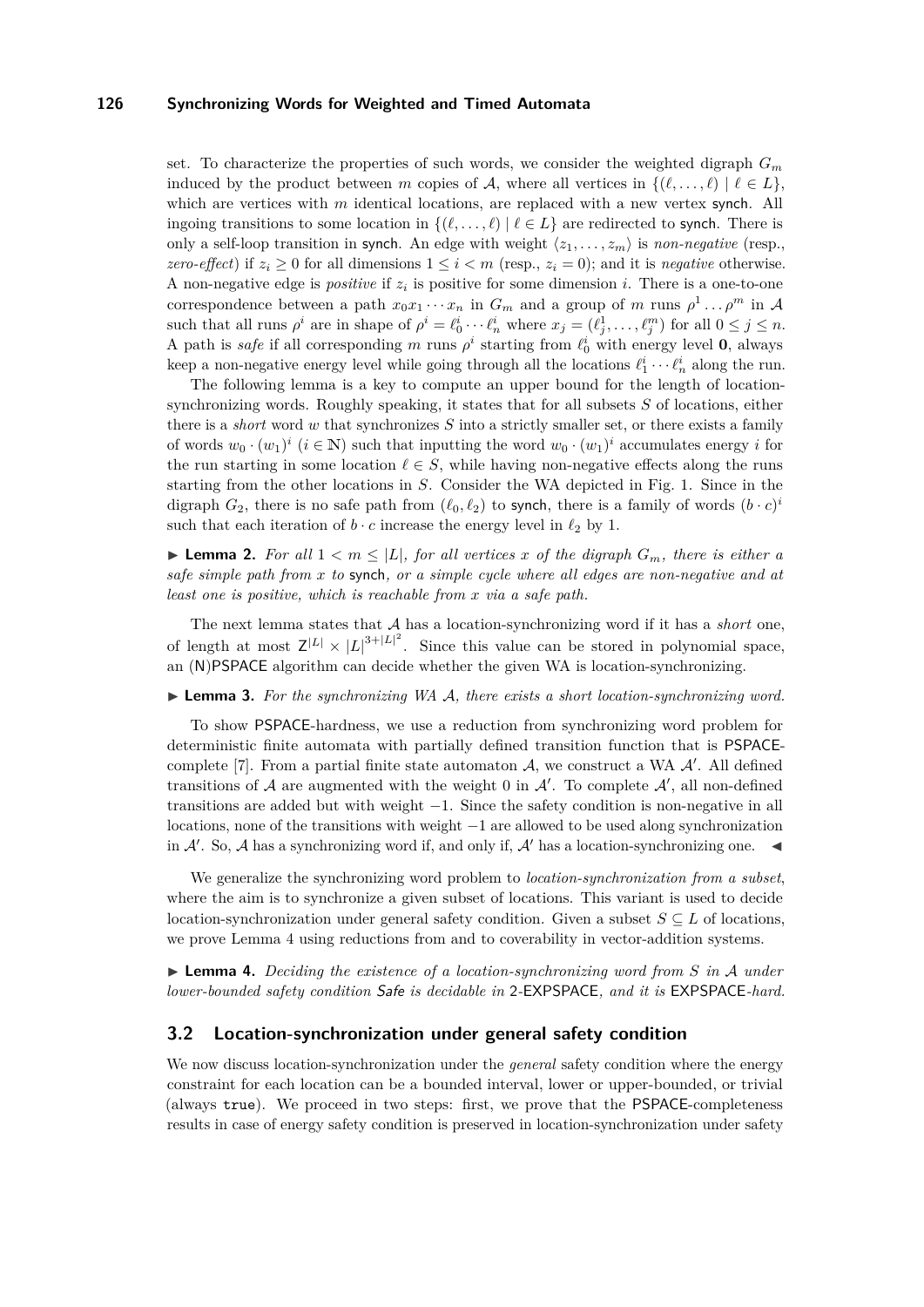#### <span id="page-6-0"></span>**L. Doyen, L. Juhl, K. G. Larsen, N. Markey, and M. Shirmohammadi 127**



**Figure 3** To location-synchronize the automaton, taking the back-edge  $\ell_3 \stackrel{b,0}{\longrightarrow} \ell_2$  is avoidable.

condition with only lower-bounded or trivial constraints. Second, we extend our techniques to establish results for general safety conditions. To obtain results for the general case, we use the variant of *location-synchronization from a subset*, that is discussed in all cases too.

#### **Location-synchronization under lower-bounded or trivial safety conditions**

Let the safety condition Safe assign to each location of *L* either an interval of the form  $[n, +\infty)$ or true, and let us partition *L* into two classes  $L_{\mapsto}$  and  $L_{\leftrightarrow}$  accordingly. A *back-edge* is a transition that goes from a location in  $L_{\leftrightarrow}$  to a location in  $L_{\leftrightarrow}$ . Consider the WA drawn in Fig. [3](#page-6-0) with four locations and two letters. The safety condition is non-negative in  $\ell_0$  and  $\ell_2$ , and is trivial in  $\ell_1$  and  $\ell_3$ :  $L_{\mapsto} = {\ell_0, \ell_2}$  and  $L_{\leftrightarrow} = {\ell_1, \ell_3}$ . Thus, the transition  $\ell_1 \stackrel{\text{b}:0}{\longrightarrow} \ell_2$ is a back-edge. The word *abb* is a location-synchronizing word that takes the back-edge  $\ell_1 \stackrel{b:0}{\longrightarrow} \ell_2$  in  $\ell_1$  (with non-negative energy levels). In this example, there exists an alternative word *aab* that takes no back-edges and still location-synchronizes the automaton. We prove, by Lemma [5,](#page-6-1) that such words always exist implying that taking back-edge transitions while synchronizing is avoidable in deterministic WAs.

<span id="page-6-1"></span>I **Lemma 5.** *There is a location-synchronizing word in* A *under lower-bounded or trivial safety condition* Safe *if, and only if, there is one in the automaton obtained from* A *by removing all back-edge transitions.*

Lemma [5](#page-6-1) does not hold when synchronizing from a subset *S* of the locations. Indeed, consider the one-letter automaton of Fig. [4:](#page-7-0) the locations  $\ell_0$  and  $\ell_2$  have non-negative safety condition, while the location  $\ell_1$  has trivial safety condition. Obviously, it is possible to location-synchronize from the set  $S = \{\ell_0, \ell_2\}$ , and this would not be possible without taking the back-edge  $\ell_1 \stackrel{a}{\to} \ell_2$ . The result also fails for non-deterministic WAs. Consider the WA depicted in Fig. [5,](#page-7-0) where  $L_{\mapsto} = \{1,2\}$  and  $L_{\leftrightarrow} = \{3,4\}$ . We claim that the back-edge  $3 \xrightarrow{b+1} 2$  is needed to location-synchronize. Initially, only letter *a* is available, because *b* corresponds to a back-edge from 3 to 2 and would violate the safety condition there, while the *c*-transition from 2 to 1 violates the condition in the location 1. After this step, inputting more *a*'s is possible, but would not modify the set of states that have been reached, and in particular would not help synchronizing. inputting *c* is still not an option (the same reason as previously), so that only *b* is interesting, resulting in a back-edge. It remains to ensure that there is indeed a way of synchronizing into the location 4, which is inputting *c* twice.

In the absence of back-edges and with non-empty  $L_{\leftrightarrow}$ , location-synchronization can be achieved in two steps: first location-synchronize all the states of  $L_{\mapsto}$  to some location in  $L_{\leftrightarrow}$ using Theorem [1;](#page-4-0) then location-synchronize the states in  $L_{\leftrightarrow}$  where the weights play no role.

<span id="page-6-2"></span>I **Lemma 6.** *The existence of a location-synchronizing word in* A *under lower-bounded or trivial safety condition* Safe *is* PSPACE*-complete.*

The proof of Lemma [6](#page-6-2) carries on for synchronizing from a subset of locations, except using Lemma [4](#page-5-0) instead of Theorem [1,](#page-4-0) and requiring that the automaton has no back-edge.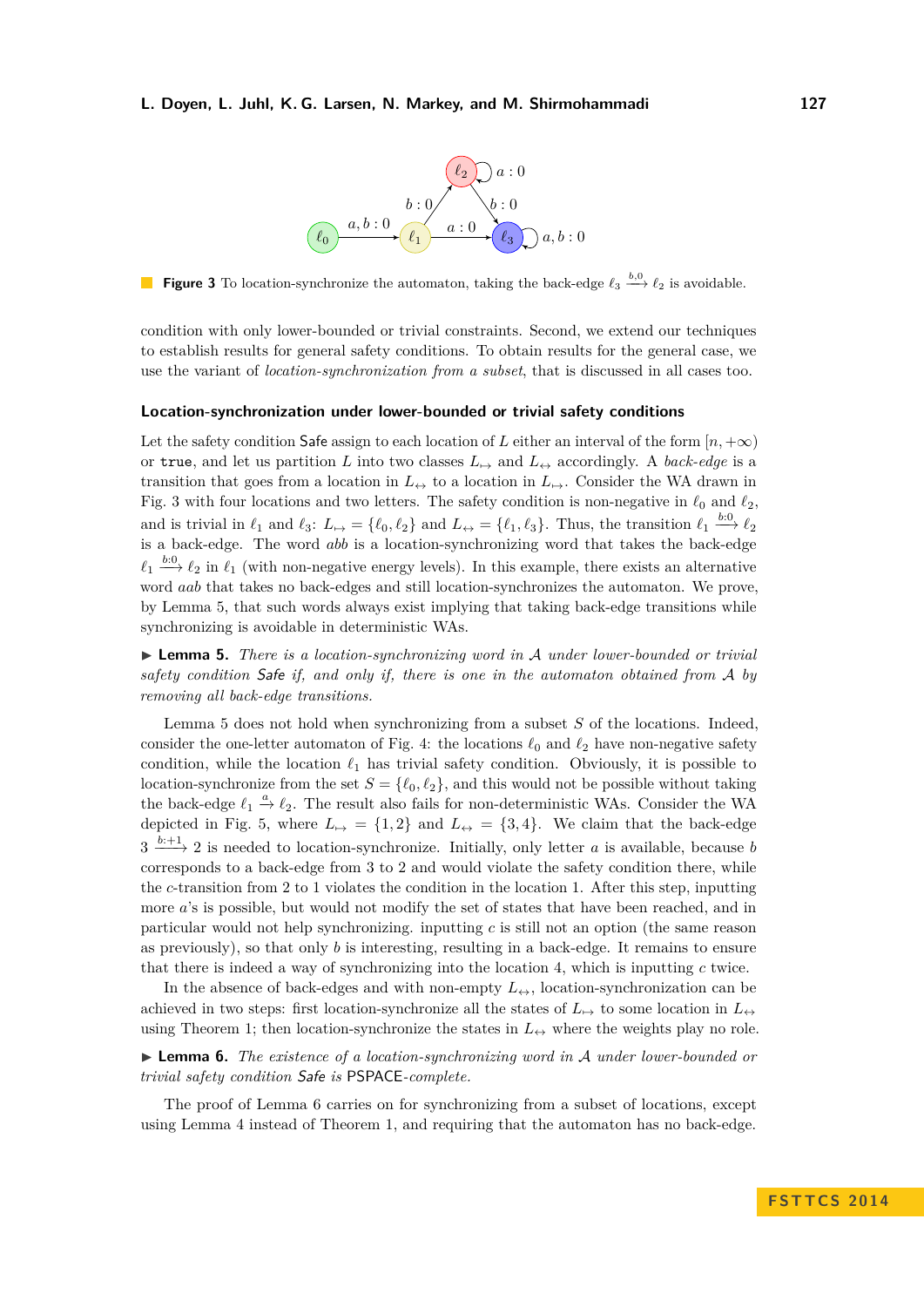<span id="page-7-0"></span>

**Figure 4** Unavoidable back-edges to synchronize from a subset.

**Figure 5** Unavoidable back-edges to synchronize non-deterministic WA.

I **Lemma 7.** *Assume that* A *has no back-edge, and pick a set S of locations such that*  $L_{\leftrightarrow} \subseteq S$ . The existence of a location-synchronizing word in A from S under lower-bounded *or trivial safety condition* Safe *is decidable in* 2*-*EXPSPACE*, and it is* EXPSPACE*-hard.*

## **Location-synchronization under general safety conditions**

Let us relax the constraints on the safety condition Safe: some locations may have bounded intervals to indicate the safe range of energy. The set *L* of locations is partitioned into  $L_{\mapsto}$ ,  $L_{\mapsto}$ and  $L_{\leftrightarrow}$  where locations in  $L_{\leftrightarrow}$  have safety conditions such as  $e \in [n_1, n_2]$  where  $n_1, n_2 \in \mathbb{Z}$ . In this setting, transitions from locations in  $L_{\rightarrow}$  or  $L_{\leftrightarrow}$  to locations in  $L_{\rightarrow}$  are considered as *back-edge* too. Since taking back-edge transitions while synchronizing from a subset *S* of locations is not avoidable, we can use bounded safety conditions to establish a reduction from halting problem in Minsky machines to provide the following undecidability result.

I **Lemma 8.** *The existence of a location-synchronizing word from a set S of locations in* A *under general safety condition* Safe *is undecidable.*

In the absence of back-edges, we get rid of bounded safety conditions, by explicitly encoding the energy values in locations at the expense of an exponential blowup. We thus assign non-negative safety condition to the encoded location and reduce to Lemma [6.](#page-6-2)

I **Lemma 9.** *Assume that* A *has no back-edge. The existence of a location-synchronizing word from*  $S \subseteq L \nightharpoonup$  *in* A *under general safety condition* Safe *is decidable in* 3-EXPSPACE, *and it is* EXPSPACE*-hard.*

I **Theorem 10.** *The existence of a location-synchronizing word in a WA* A *with general safety condition* Safe *is decidable in* 3*-*EXPSPACE*, and it is* PSPACE*-hard.*

## **4 Synchronization in TAs**

This section focuses on deciding the existence of a synchronizing and location-synchronizing word for TAs, proving PSPACE-completeness of the problems for deterministic TAs (without safety conditions, *i.e.*, no invariants), and proving undecidability for non-deterministic TAs.

## **4.1 Synchronization in deterministic TAs**

We consider synchronizing words in TAs to be *timed words* that are sequences  $w = a_0 a_1 \cdots a_n$ with  $a_i \in \Sigma \cup \mathbb{R}_{\geq 0}$  for all  $0 \leq i \leq n$ . For a timed word, the *length* is the number of letters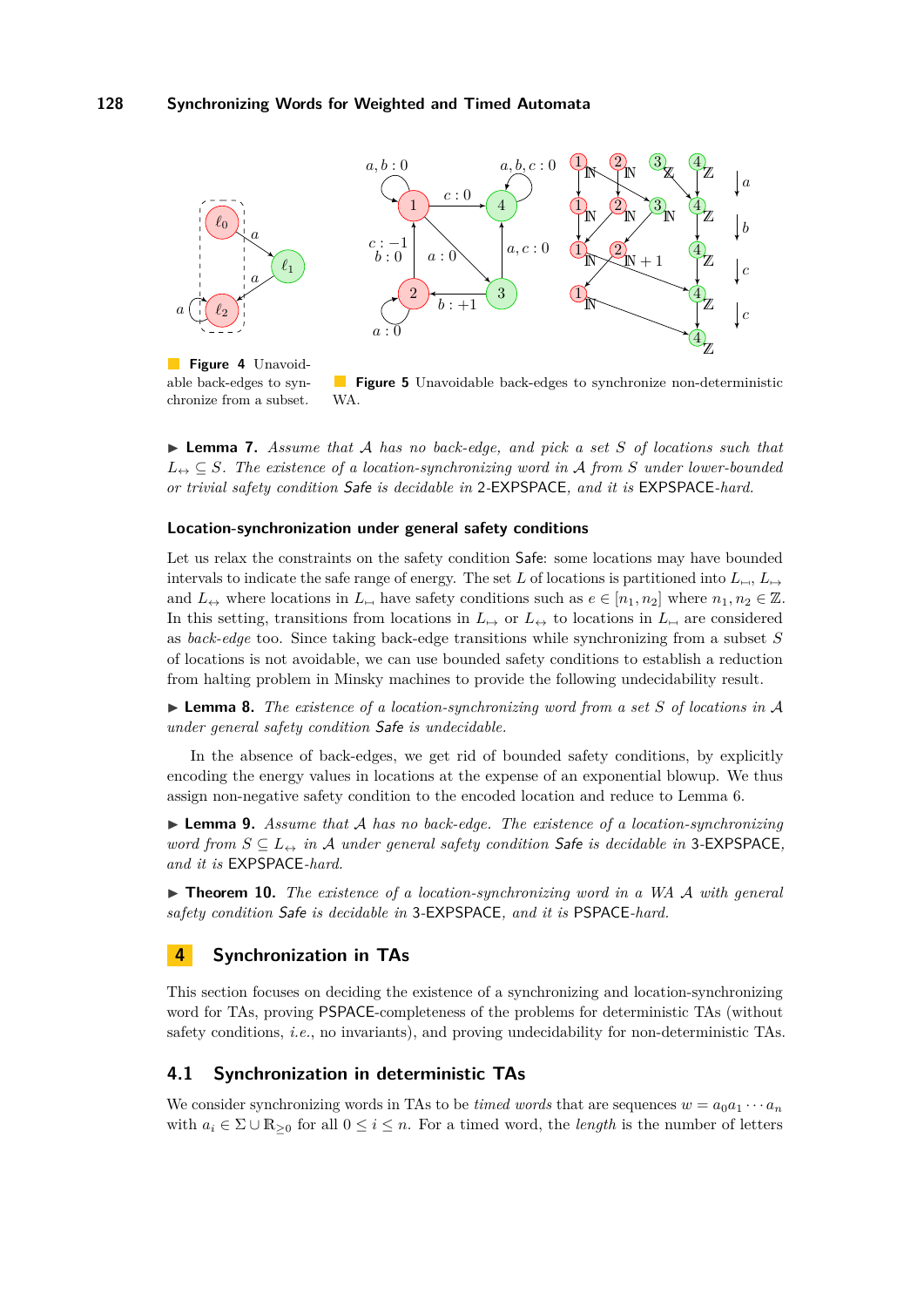## **L. Doyen, L. Juhl, K. G. Larsen, N. Markey, and M. Shirmohammadi 129**

<span id="page-8-0"></span>

**Figure 6** A TA and its region automaton (**d** is a special letter indicating delay transitions). The region automaton is synchronized by the word  $a \cdot a \cdot d \cdot d \cdot d$ , but the TA cannot be synchronized (because there is no way to reset the clock when starting from location *q*).

in  $\Sigma$  it contains, and the *granularity* is infinite if the word involves non-rational delays, and it is the largest denominator if the timed word only involves rational delays.

We assume that the reader is familiar with the classical notion of region equivalence: this equivalence partitions the set of clock valuations into finitely many classes (called *regions*), and two states in the same location and region are time-abstract bisimilar. The *region automaton* is then a finite-state automaton obtained by quotienting the original TA with the region equivalence. We refer to [\[1\]](#page-11-8) for a detailed presentation of this concept. The TA depicted in Fig. [6](#page-8-0) exemplifies the fact that the region equivalence is not sound to find a synchronizing word. This is because region equivalence abstracts away the exact value of the clocks, while synchronizing needs to keep track of them.

To establish a PSPACE algorithm for deciding the existence of a synchronizing word for deterministic TAs, we first prove the existence of a *short witness* (in the sequel, a timed word is *short* when its length and granularity are in  $O(2^{|C|} \times |L| \times |\mathcal{R}|)$ ). The built short witness starts with a *finitely-synchronizing* word, a word that brings the infinite set of states of the automaton to a finite set, and continues by synchronizing the states of this finite set pairwise.

<span id="page-8-1"></span>I **Lemma 11.** *All synchronizing deterministic TAs have a short finitely-synchronizing word.*

**Proof.** We fix a complete deterministic TA  $A = \langle L, C, E \rangle$  with the maximal constant M. We begin with two folklore remarks on TAs. For all locations  $\ell$ , we denote by  $L_{\ell} = \{(\ell, v) \mid$  $v(x) > M$  for all clocks  $x \in C$  the set of states with location  $\ell$  and where all clocks are unbounded;  $L_{\ell}$  is one of the states in the region automata of  $A$ .

**If** Remark. For all locations  $\ell$  and for all timed words w, the set loc(post( $L_\ell, w$ )) is a singleton and  $post(L_{\ell}, w)$  is included in a single region.

Notice that above Remark is a special property of  $L_{\ell}$ , and in general: elapsing the same delay from two region-equivalent valuations may lead to non-equivalent valuations. The second remark is technical and provides the length and granularity of timed words that are needed for solving reachability in TAs.

**Funda**rk. For all locations  $\ell$  and all region  $r'$  such that  $(\ell', r')$  is reachable from  $L_{\ell}$  in the region automaton of A, there exists a short timed word *w* of length at most  $|L| \times |\mathcal{R}|$  (where  $\mathcal R$  is the set of regions, whose size is exponential in the size of the automaton [\[1\]](#page-11-8)) and two valuations  $v \in r$  and  $v' \in r'$  such that  $\text{post}((\ell, v), w) = \{(\ell', v')\}.$ 

Now, assuming that A has a synchronizing word, we build a short finitely-synchronizing  $w_f$ word with a key property: for all clocks  $x \in C$ , irrespective of the starting state, the run over  $w_f$  takes some transition resetting *x*. We first argue that for all clocks  $x \in C$ , from all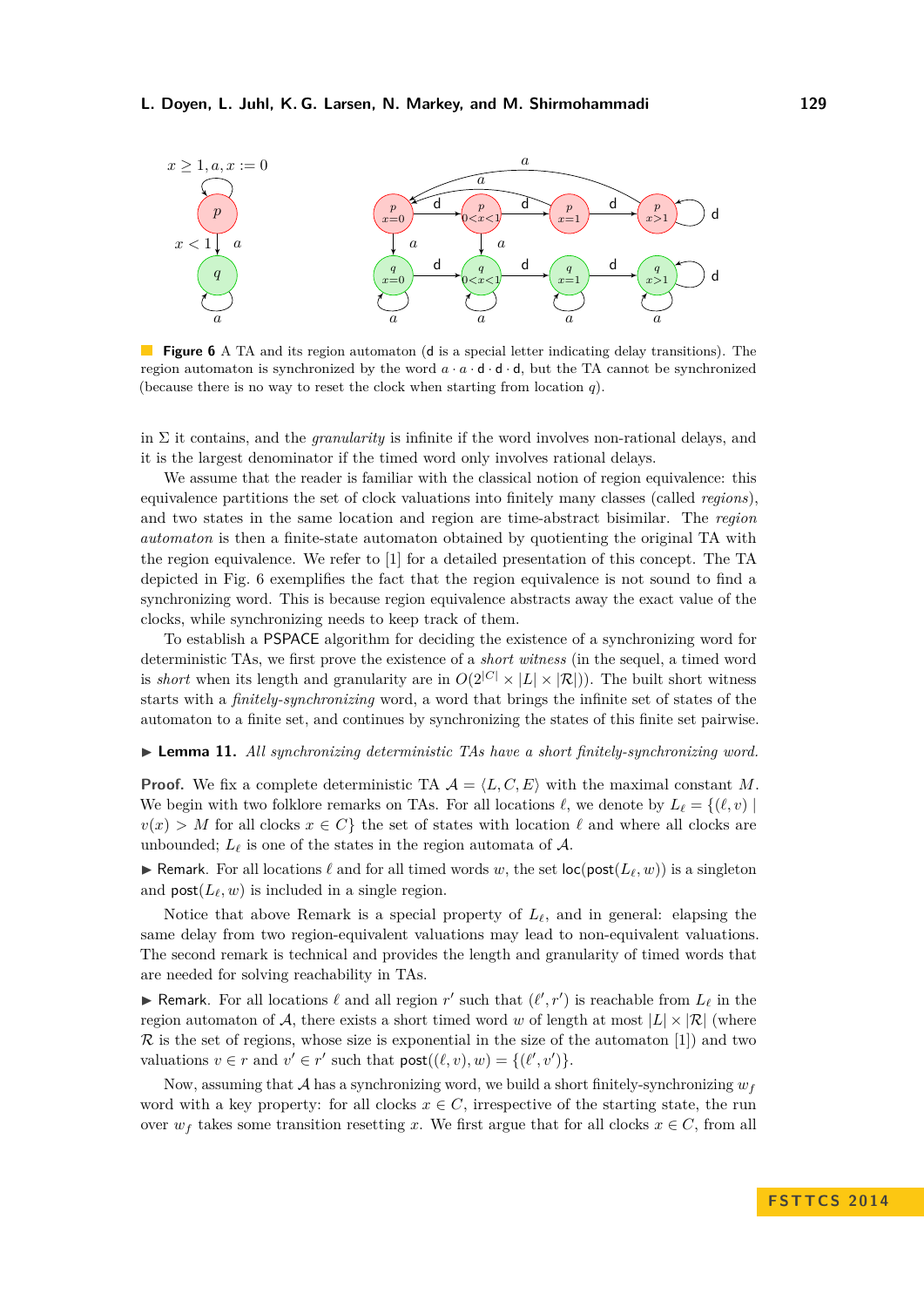states where  $v(x) \neq 0$ , there exists a reachable *x*-resetting transition. Towards contradiction, assume that there exist some state  $(\ell, v)$  and clock x such that x will never be reset along any run from  $(\ell, v)$ . Runs starting from states with the same location  $\ell$  but different clock valuations, say  $(\ell, v')$  with  $v'(x) \neq v(x)$ , over a synchronizing word *w*, may either (1) reset *x*, and thus the final values of x on two runs from  $(\ell, v)$  and  $(\ell, v')$  are different, or (2) not reset x, so that the difference between  $v(x)$  and  $v'(x)$  is preserved along the runs over w. Both cases give contradiction, and thus for all clocks  $x \in C$ , from all states with  $v(x) \neq 0$ , there exists a reachable *x*-resetting transition.

Pick a valuation  $\ell$  and a clock x. Applying the argument above to an arbitrary state of  $L_\ell$  and clock x, we get a timed word  $w_{\ell,x}$ . By first Remark, inputting the same timed word from any state of  $L_\ell$  always leads to the same transition resetting x. Moreover, all such runs end up in the same region. Note that by second Remark,  $w_{\ell,x}$  can be chosen to have length and granularity at most  $|L| \times |\mathcal{R}|$ .

Below, we construct the short finitely synchronizing word  $w_f$  for A where S is the infinite set of states to be (finitely) synchronized (i.e.,  $post(S, w_f)$  must be a finite set). Repeat the following procedure: pick a location  $\ell$  such that there is an infinite set  $S_{\ell} \subseteq S$  of states with the location  $\ell$  in *S*. For each clock *x*, iteratively, input a word that consists of a  $(M + 1)$ -time-unit delay and the word  $w_{\ell,x}$ . The timed word of  $M + 1$  delay brings the infinite set  $S_\ell$  to the unbounded region  $L_\ell$ . Next, following  $w_{\ell,x}$  make the runs starting from  $S_{\ell}$  end up in a single region where clock x has the same value for all runs (since it has been reset). The word  $w_{\ell} = (\mathsf{d}(M + 1) \cdot w_{\ell,x})_{x \in C}$  synchronizes the infinite set  $S_{\ell}$  to a single state by resetting all clocks, one-by-one, and it also shrinks *S*. We repeat the procedure for next location  $\ell' \in \text{loc}(\text{post}(S, w_{\ell}))$  until *S* is synchronized to a finite set. Note that for all locations  $\ell$ , the word  $w_{\ell}$  has length at most  $|C| \times |L| \times (|\mathcal{R}| + 1)$  and granularity at most  $|L| \times |\mathcal{R}|$ . Thus the word  $w_f$ , obtained by concatenating the successive words  $w_f$ , has length bounded by  $|C| \times |L|^2 \times (|\mathcal{R}| + 1)$  and granularity at most  $|L| \times |\mathcal{R}|$ , so that it is short. By construction, it finitely-synchronizes  $A$ , which concludes our proof.

From the proof of Lemma [11,](#page-8-1) we see that for all synchronizing TAs, there exists a finitely-synchronizing word which, in a sense, synchronizes the clock valuations. Precisely:

<span id="page-9-1"></span>▶ Corollary 12. For all synchronizing deterministic TAs, there exists a short finitely*synchronizing word*  $w_f$  *such that for all locations*  $\ell$ ,  $w_f$  *synchronizes the set*  $\{\ell\} \times (C \to \mathbb{R}_{\geq 0})$ *into a single state.*

Lemma [13](#page-9-0) uses Corollary [12](#page-9-1) to construct a short synchronizing word for a synchronizing TA. A short synchronizing word consists of a *finitely-synchronizing* word followed by a *pairwise synchronizing* word (i.e., a word that iteratively synchronizes pairs of states).

<span id="page-9-0"></span>I **Lemma 13.** *All synchronizing deterministic TAs have a short synchronizing word.*

A naive algorithm for deciding the existence of a synchronizing word would consist in non-deterministically picking a short timed word, and checking whether it is synchronizing. However, the latter cannot be done easily, because we have infinitely many states to check, and the region automaton is not sound for this.

► **Theorem 14.** *Deciding the existence of a synchronizing word in a deterministic TA is* PSPACE*-complete.*

**Proof.** Given a complete deterministic TA  $\mathcal A$  with the maximal constant  $M$ , we first consider the set  $S_0 = \{(\ell, \mathbf{0}) \mid \ell \in L\}$  and compute the successors  $\text{post}(S_0, w_f)$  reached from  $S_0$  by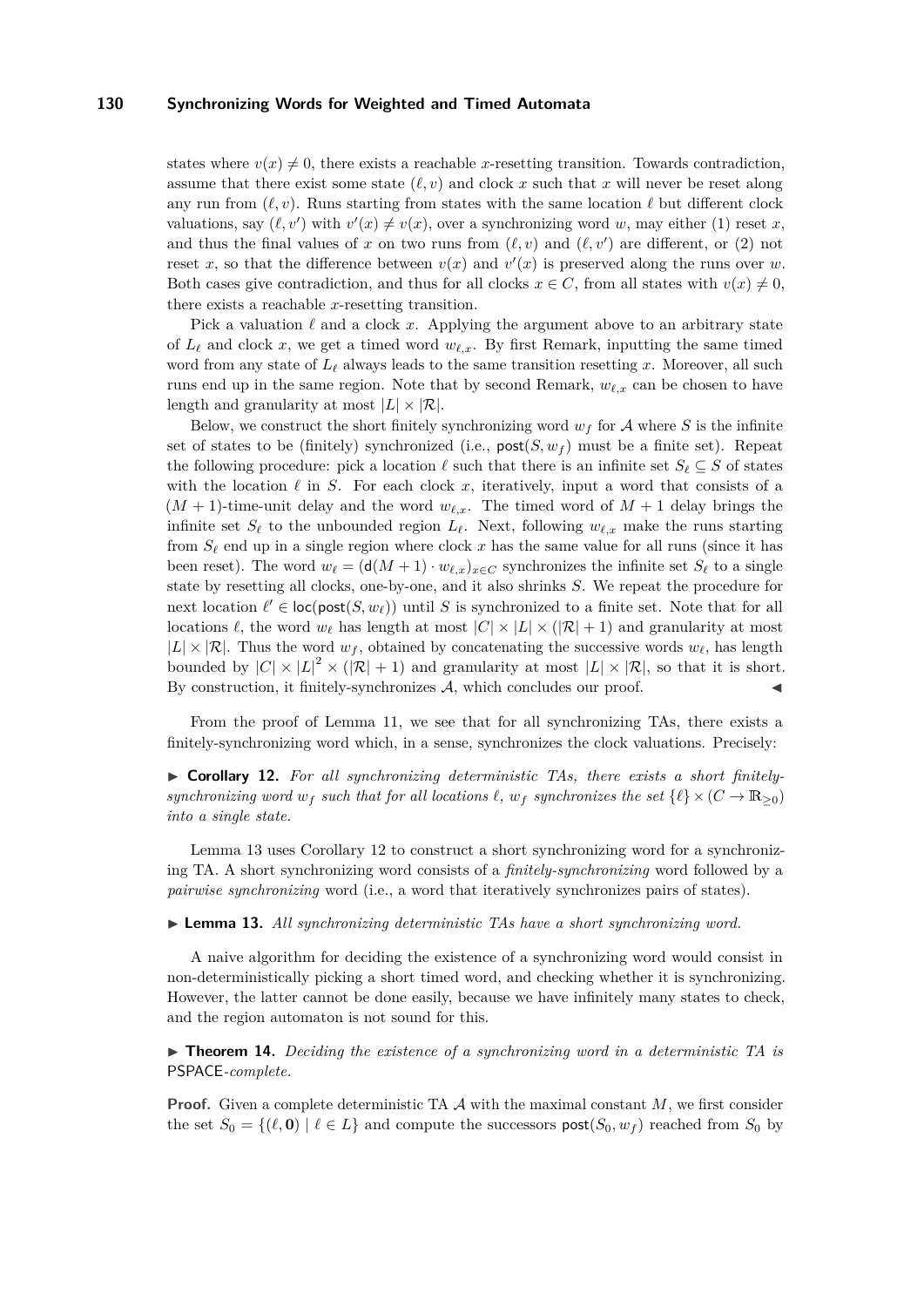<span id="page-10-0"></span>

**Figure 7** (Schematic) reduction from reachability to synchronizing word.

a finitely-synchronizing word *w<sup>f</sup>* (built in the proof of Lemma [11\)](#page-8-1). This can be achieved using polynomial space, since  $S_0$  contains polynomially many states and  $w_f$  can be guessed on-the-fly. Moreover, since  $w_f$  begins with a delay of  $M + 1$  time unit, the set  $post(S_0, w_f)$ is equal to the set  $\text{post}(Q, w_f)$  where  $Q = L \times \mathbb{R}_{\geq 0}^C$  is the state space of the semantic  $[\![A]\!]$  of the TA A. The set  $post(S_0, w_f)$  contains at most |L| states, which can now be synchronized pairwise. This phase can be achieved by computing the product automaton  $\mathcal{A}^2$  and solving reachability problems in that automaton. This algorithm runs in polynomial space, and successfully terminates if, and only if, A has a synchronizing word.

The PSPACE-hardness proof is by a reduction from reachability in TA. The encoding is rather direct: given a deterministic TA  $\mathcal A$  (w.l.o.g. we assume that  $\mathcal A$  is complete) and two locations  $\ell_i$  and  $\ell_f$ , the existence of a run from  $(\ell_i, \mathbf{0})$  to some state  $(\ell_f, v)$  (with arbitrary *v*) is encoded as follows (see Fig. [7\)](#page-10-0):

- add an extra letter  $\alpha$  to the alphabet:  $\Sigma \cup {\alpha}$ ;  $\blacksquare$
- remove all outgoing edges from  $\ell_f$ , and add a self-loop which is always available and  $\overline{\phantom{a}}$ resets all the clocks;
- add a self-loop on  $\ell_i$  for  $\alpha$ , which is always available and resets all the clocks;  $\mathbf{r}$
- $\blacksquare$ add a location  $\ell_0$ , with a transition to  $\ell_i$  which is always available and resets all clocks;

for each location  $\ell$  (except  $\ell_0$ ,  $\ell_i$  and  $\ell_f$ ), add a transition ( $\ell$ , true,  $\alpha$ ,  $C$ ,  $\ell_0$ ) to  $\ell_0$ . m.

The resulting automaton  $A'$  is deterministic and complete.

 $\triangleright$  **Lemma 15.** *The automaton*  $A'$  *has a synchronizing word if, and only if, there exists some clock valuation v such that* A *has a run from*  $(\ell_i, \mathbf{0})$  *to*  $(\ell_f, v)$ *.* 

Using similar arguments, we obtain the following result:

▶ **Theorem 16.** *Deciding the existence of a location-synchronizing word in a TA is* PSPACE*complete.*

## **4.2 Synchronization in non-deterministic TAs**

We now show the undecidability of the synchronizing-word problem for non-deterministic TAs. The proof is by a reduction from the non-universality problem of timed language for nondeterministic TAs, which is known to be undecidable [\[1\]](#page-11-8).

▶ **Theorem 17.** *The existence of a (location-)synchronizing word in a non-deterministic TA is undecidable.*

**Proof.** Let  $A = \langle L, C, E \rangle$  be a non-deterministic TA over  $\Sigma$ , that we equip with an initial location  $\ell_i$  and a set F of accepting locations (w.l.o.g. we assume that A is complete). From A, we construct another TA  $\mathcal{A}'$  over  $\Sigma'$  as follows (see Fig. [8\)](#page-11-9):